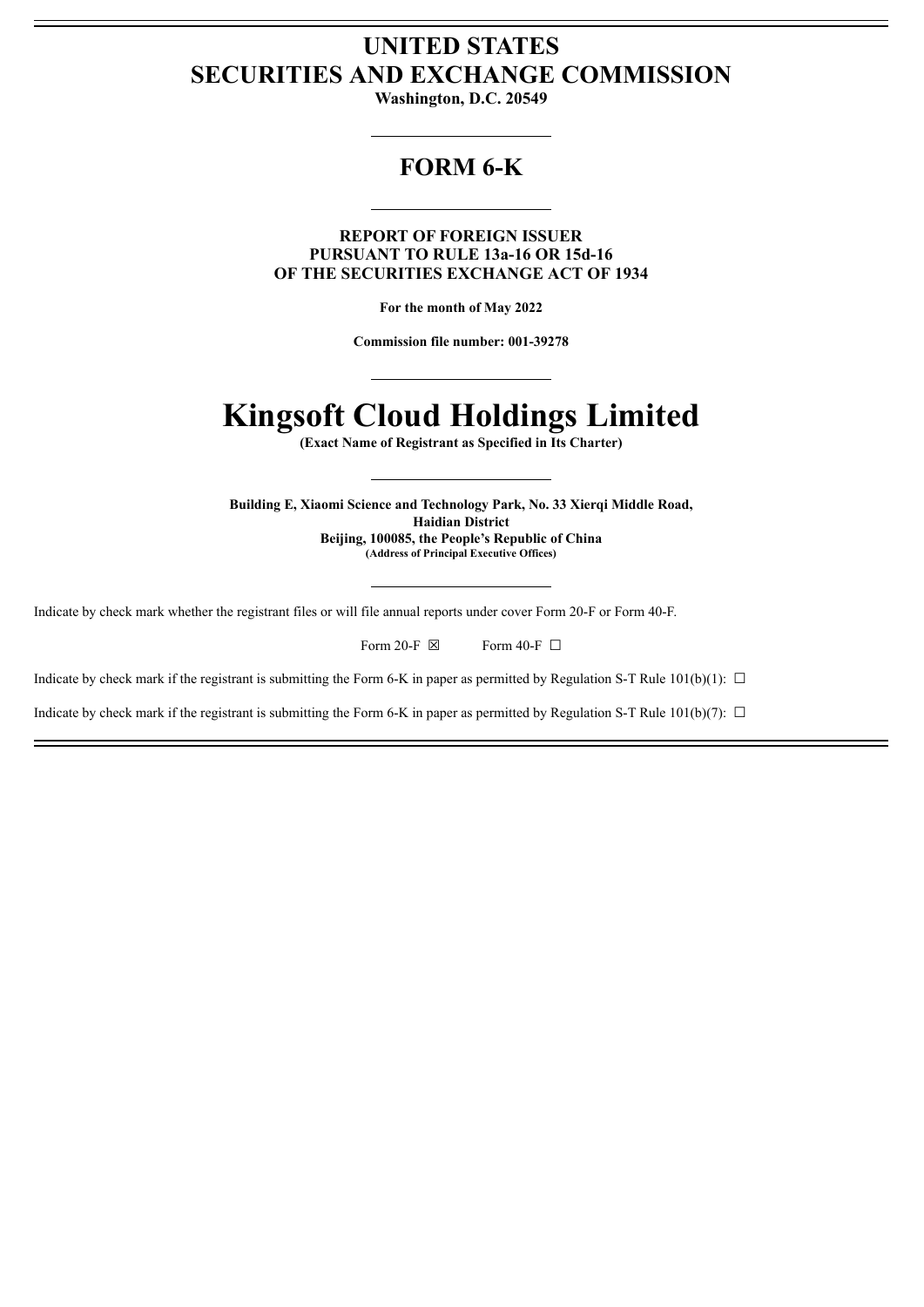**SIGNATURE**

Pursuant to the requirements of the Securities Exchange Act of 1934, the registrant has duly caused this report to be signed on its behalf by the undersigned, thereunto duly authorized.

Date: May 10, 2022 By: /s/ Haijian He

Kingsoft Cloud Holdings Limited

Name: Haijian He Title: Chief Financial Officer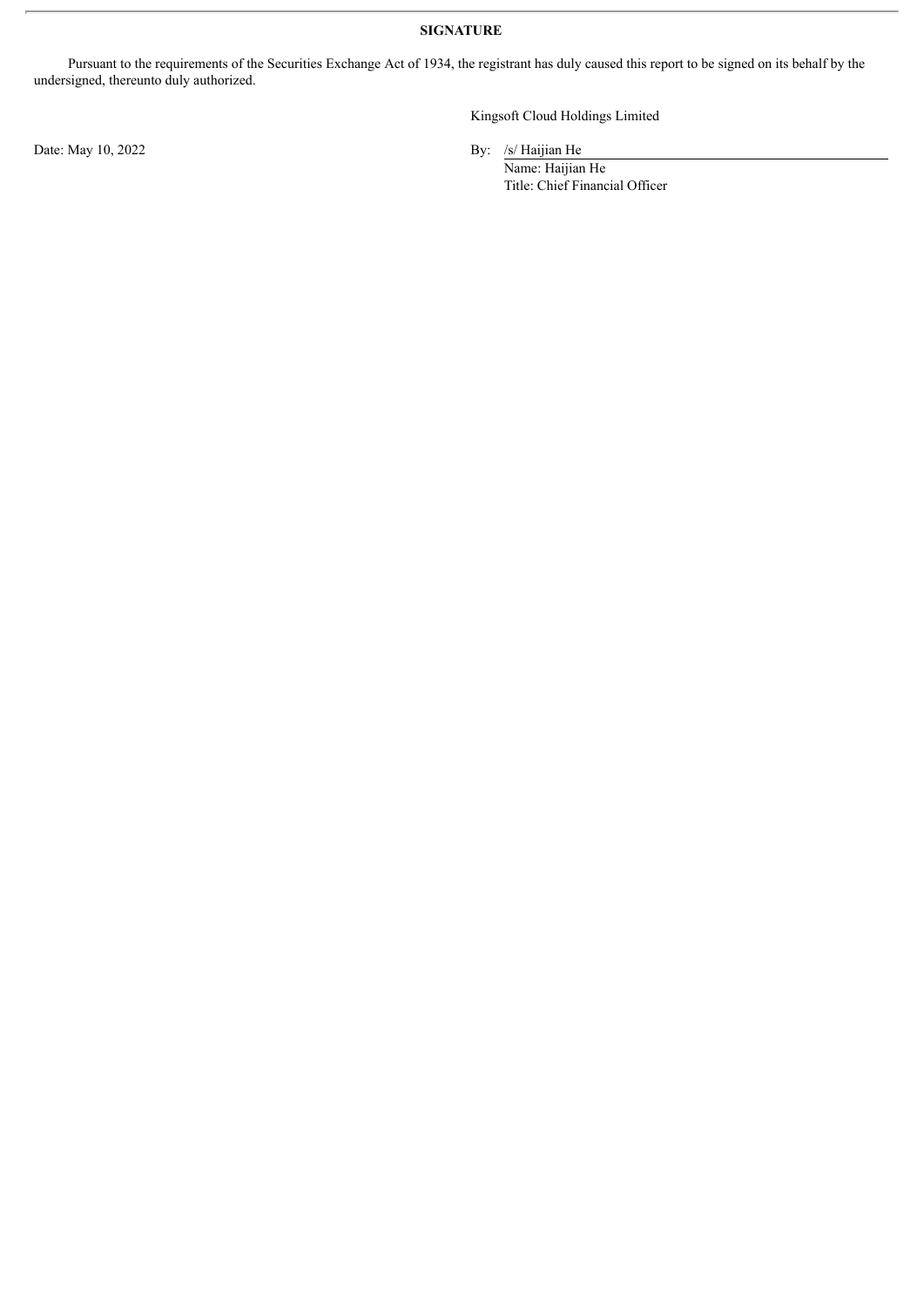## **EXHIBIT INDEX**

## **Exhibit No. Description**

99.1 Press release entitled "Kingsoft Cloud Provides Update on its Status under the Holding Foreign Companies Accountable Act"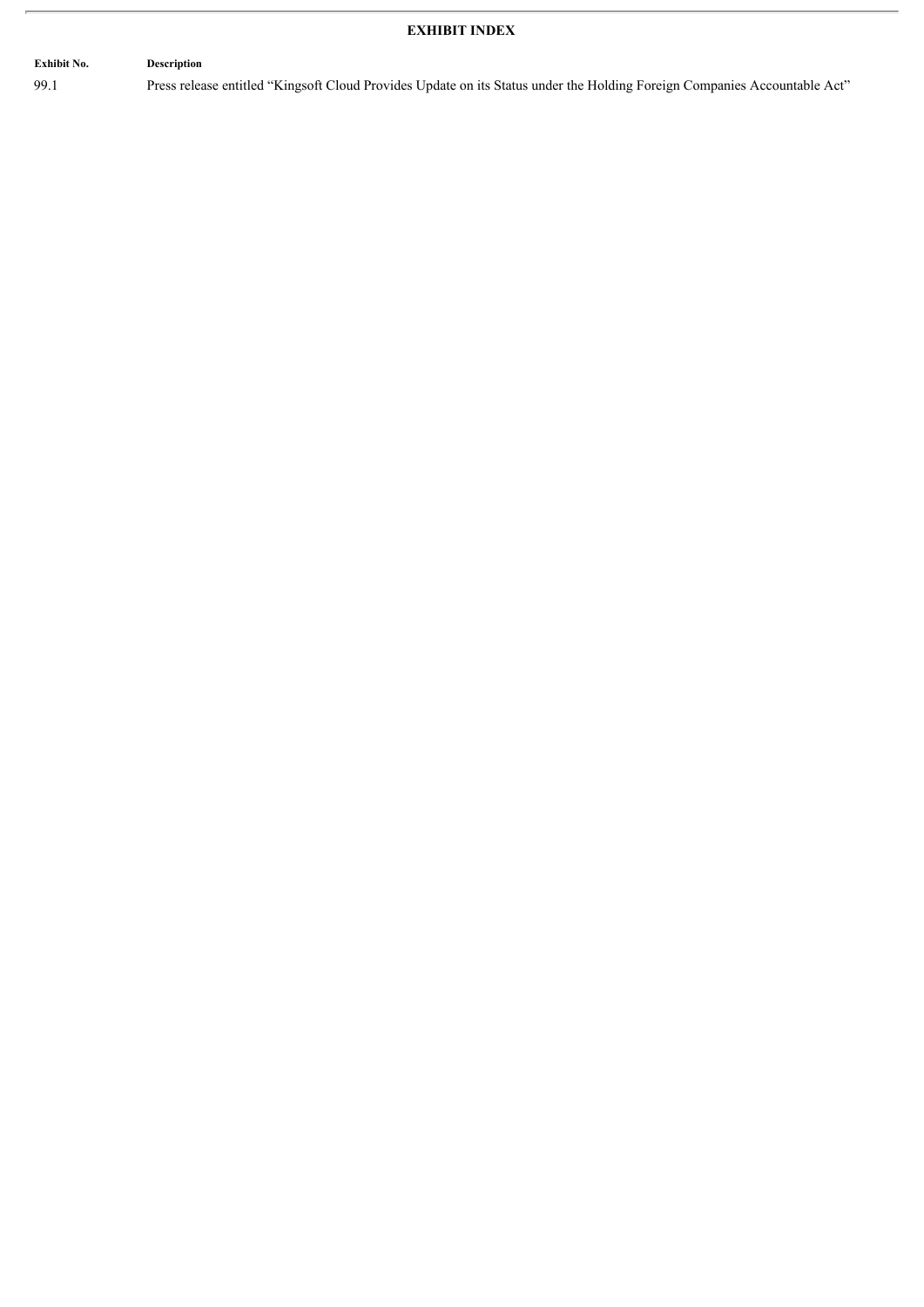## **Kingsoft Cloud Provides Update on its Status under the Holding Foreign Companies Accountable**

**Act**

BEIJING, China, May 10, 2022 – Kingsoft Cloud Holdings Limited ("we," "Kingsoft Cloud" or the "Company") (NASDAQ: KC), a leading independent cloud service provider in China, today announced that the Company is aware that it was identified by the U.S. Securities and Exchange Commission ("SEC") on its provisional list under the Holding Foreign Companies Accountable Act (the "HFCAA") on May 9, 2022, following the Company's filing of its annual report on Form 20-F for the fiscal year ended December 31, 2021 ("2021 Form 20-F").

This identification indicates that the SEC has determined the Company used an auditor, whose working paper cannot be inspected or investigated completely by the Public Company Accounting Oversight Board of the United States ("PCAOB"), to issue the audit opinion for the Company's financial statements included in 2021 Form 20-F.

Under the HFCAA, the trading of a company's securities on a U.S. stock exchange will be prohibited only if the company has been identified by the SEC for three consecutive years due to PCAOB's inability to inspect the auditor's working paper because of a position taken by an authority in a foreign jurisdiction. Given this is the first identification, the Company's active listing and trading status on the NASDAQ remains unchanged.

The Company is closely monitoring the evolving regulatory development to ensure compliance with all applicable laws and regulations in all relevant jurisdictions including both China and the United States. In the meantime, to provide our shareholders with greater liquidity and protection, as previously announced, the Company is exploring a dual listing on the Main Board of the Hong Kong Stock Exchange, subject to regulatory approvals and market and other conditions [1].

The Company will continue its focus on sustainable development to drive value creation for all stakeholders through strong Environmental, Social, and Governance practices. To name a few, we have appointed our first female independent director as a step forward to enhance board diversity, and have endeavored to enhance oversight on ESG matters at the board level. For further information and browse our latest ESG reports, please visit http:// ir.ksyun.com/ESG.

[1] This disclosure does not, and is not intended to, constitute an offer to sell or a solicitation of an offer to purchase any of our securities in the United States, Hong Kong or elsewhere, and it does not, and is not intended to, constitute an offer, solicitation or sale of any securities in any jurisdiction in which such an offer, solicitation or sale would be unlawful. Any offers, solicitations or offers to buy, or any sales of securities will be made in accordance with the requirements of the Securities Act of 1933, as amended as well as other applicable laws and regulations.

### **Safe Harbor Statement**

This press release contains forward-looking statements. These statements are made under the "safe harbor" provisions of the U.S. Private Securities Litigation Reform Act of 1995. These forward-looking statements can be identified by terminology such as "will," "expects," "anticipates," "future," "intends," "plans," "believes," "estimates" and similar statements. Among other things, the Business Outlook, and quotations from management in this announcement, as well as Kingsoft Cloud's strategic and operational plans, contain forward-looking statements. Kingsoft Cloud may also make written or oral forward-looking statements in its periodic reports to the SEC, in its annual report to shareholders, in press releases and other written materials and in oral statements made by its officers, directors or employees to fourth parties. Statements that are not historical facts, including but not limited to statements about Kingsoft Cloud's beliefs and expectations, are forward-looking statements. Forward- looking statements involve inherent risks and uncertainties. A number of factors could cause actual results to differ materially from those